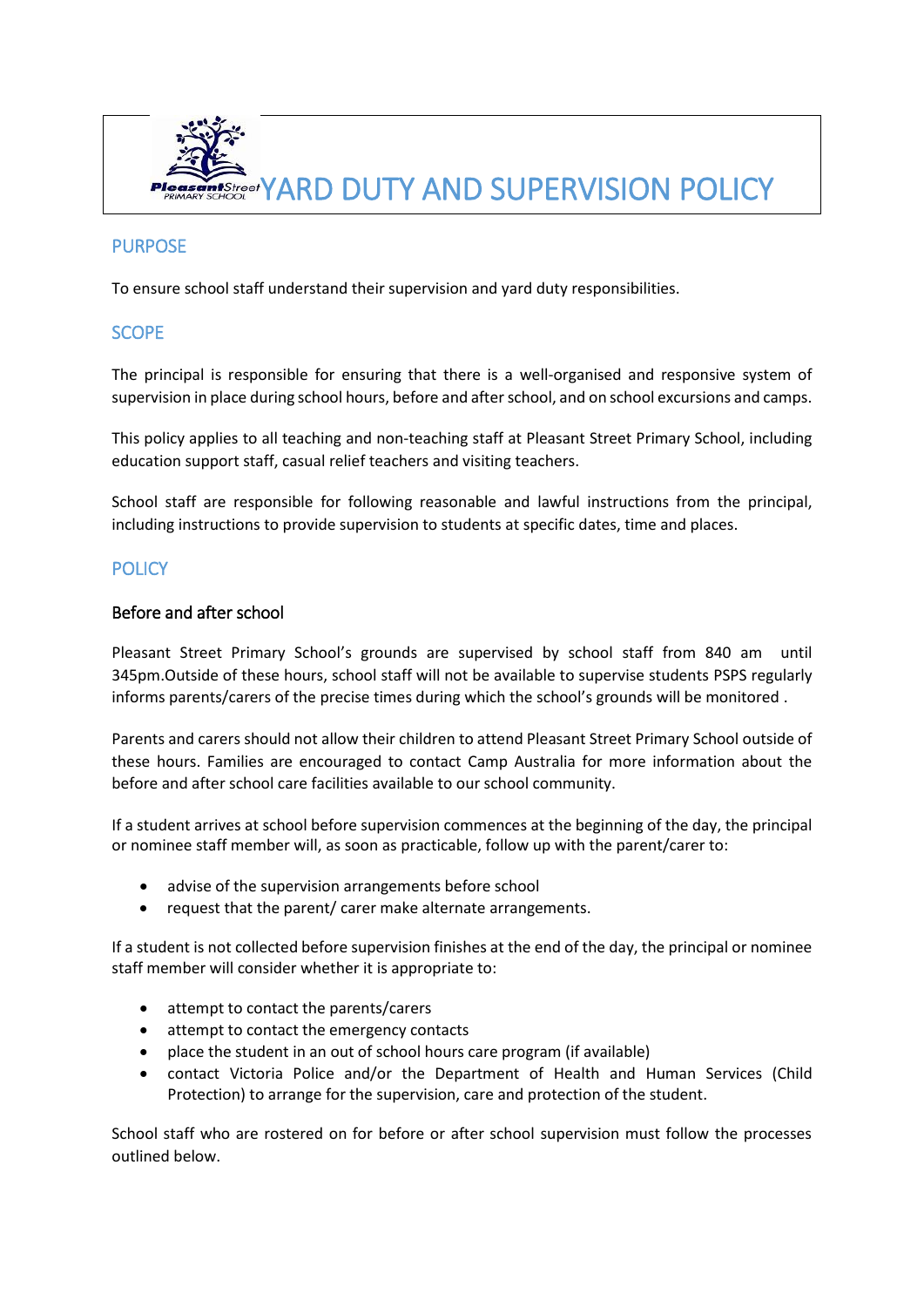# Yard duty

All staff at Pleasant Street Primary School are expected to assist with yard duty supervision and will be included in the weekly roster.

The principal or nominee is responsible for preparing and communicating the yard duty roster on a regular basis. At Pleasant Street Primary School, school staff will be designated a specific yard duty time to supervise.

School staff must wear a provided safety/hi-vis vest whilst on yard duty.

Staff who are rostered for yard duty must remain in the designated area until they are replaced by a relieving teacher.

During yard duty, supervising staff must:

- methodically move around the designated school in communication with the other member of staff on duty
- be alert and vigilant
- intervene immediately if potentially dangerous or inappropriate behaviour is observed in the yard
- enforce behavioural standards and implement appropriate consequences for breaches of safety rules, in accordance with any relevant disciplinary measures set out in the school's *Student Engagement and Wellbeing* policy and Code of Conduct
- ensure that students who require first aid assistance receive it as soon as practicable
- log any incidents or near misses as appropriate on Compass
- if being relieved of their yard duty shift by another staff member (for example, where the shift is 'split' into 2 consecutive time periods), ensure that a brief but adequate verbal 'handover' is given to the next staff member in relation to any issues which may have arisen during the first shift.

If the supervising staff member is unable to conduct yard duty at the designated time, they should contact the Assistant Principal with as much notice as possible prior to the relevant yard duty shift to ensure that alternative arrangements are made.

If the supervising staff member needs to leave yard duty during the allocated time, they should contact the Assistant Principal but should not leave the designated area until the relieving staff member has arrived in the designated area.

If a relieving or next staff member does not arrive for yard duty, the staff member currently on duty should [send a message to the office/call Assistant Principal, etc] and not leave the designated area until a replacement staff member has arrived.

Should students require assistance during recess or lunchtime, they are encouraged to speak to the supervising yard duty staff member.

### Classroom

The classroom teacher is responsible for the supervision of all students in their care during class.